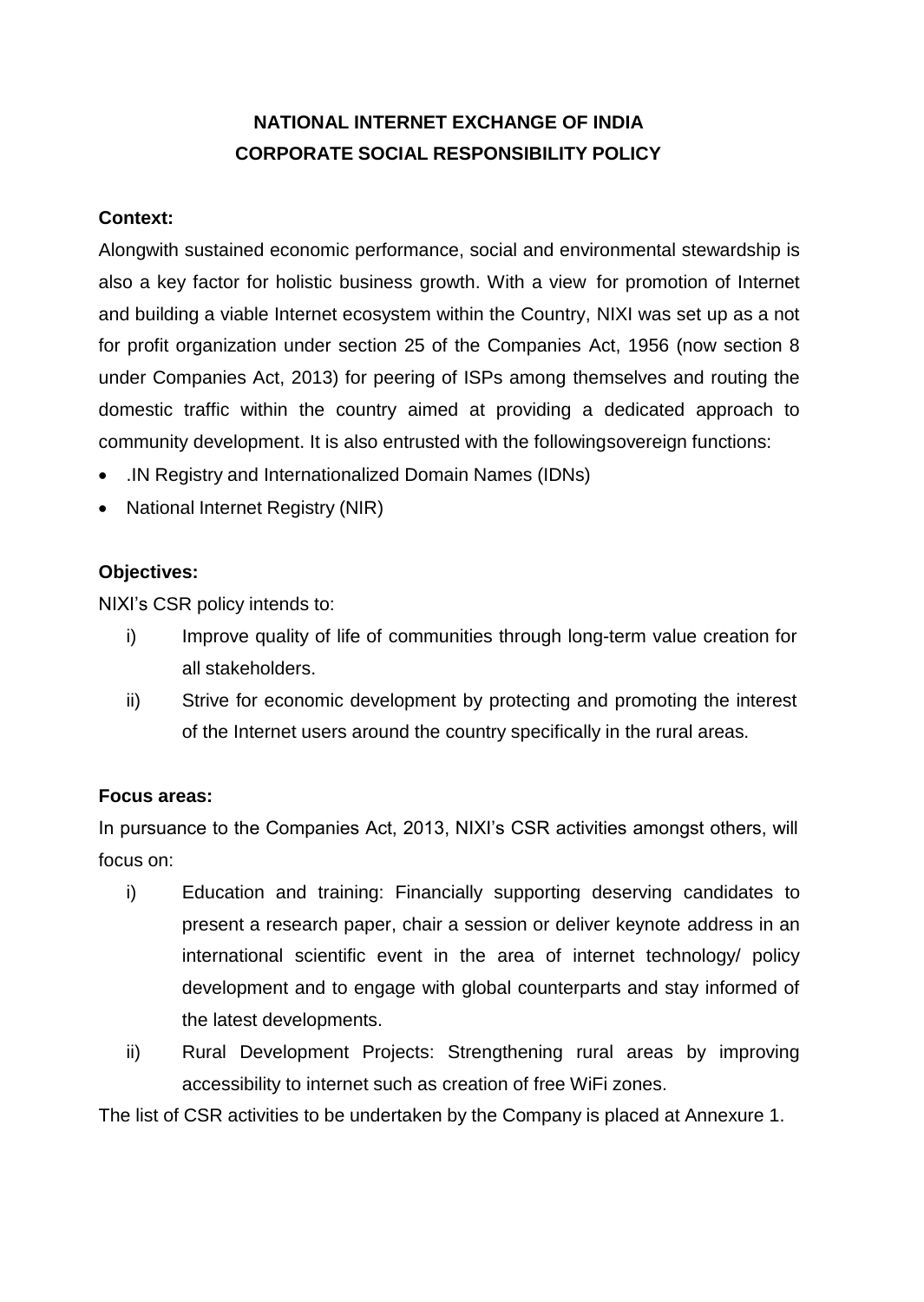The CSR Committee of the Company is as under:

|  | S.No.          | <b>Members</b>       |                       |
|--|----------------|----------------------|-----------------------|
|  | 1              | Shri Anil Kumar Jain | <b>CEO</b> - Chairman |
|  | 2              | Shri Shyam Nair      | Director, Member      |
|  | 3              | Shri Bindhumadhava   | Director, Member      |
|  | $\overline{4}$ | Shri Venkat Ramanan  | Director, Member      |
|  | 5              | Shri Praveen Sharma  | Director, Member      |

## **Frequency of Meetings & Quorum:**

The meetings of the CSR Committee could be held at such periodic intervals as may be required.

## **Quorum:**

One-third of its total strength (any fraction contained in that one-third be rounded off as one) or two members, whichever is higher. shall constitute a quorum for the Committee meeting.

## **Chairman:**

In the absence of the Chairman, the members of the Committee present at the meeting shall choose one amongst them to act as Chairman.

# **Minutes of the Committee meeting:**

Proceedings of all meetings must be minuted and signed by the Chairman of the Committee and tabled at the subsequent Board and Committee meeting.

# **Responsibilities of the CSR Committee:**

- i) To formulate and recommend to the Board, a CSR policy which shall indicate the activities to be undertaken by the Company specified in the Schedule VII of the Companies Act, 2013;
- ii) Institute a transparent monitoring mechanism for implementation of the CSR projects or programs or activities undertaken by the Company
- iii) To review and recommend the amount of expenditure to be incurred on the activities to be undertaken by the company;
- iv) To monitor the CSR policy of the Company from time to time;
- v) Any other matter as the Committee may deem appropriate after approval of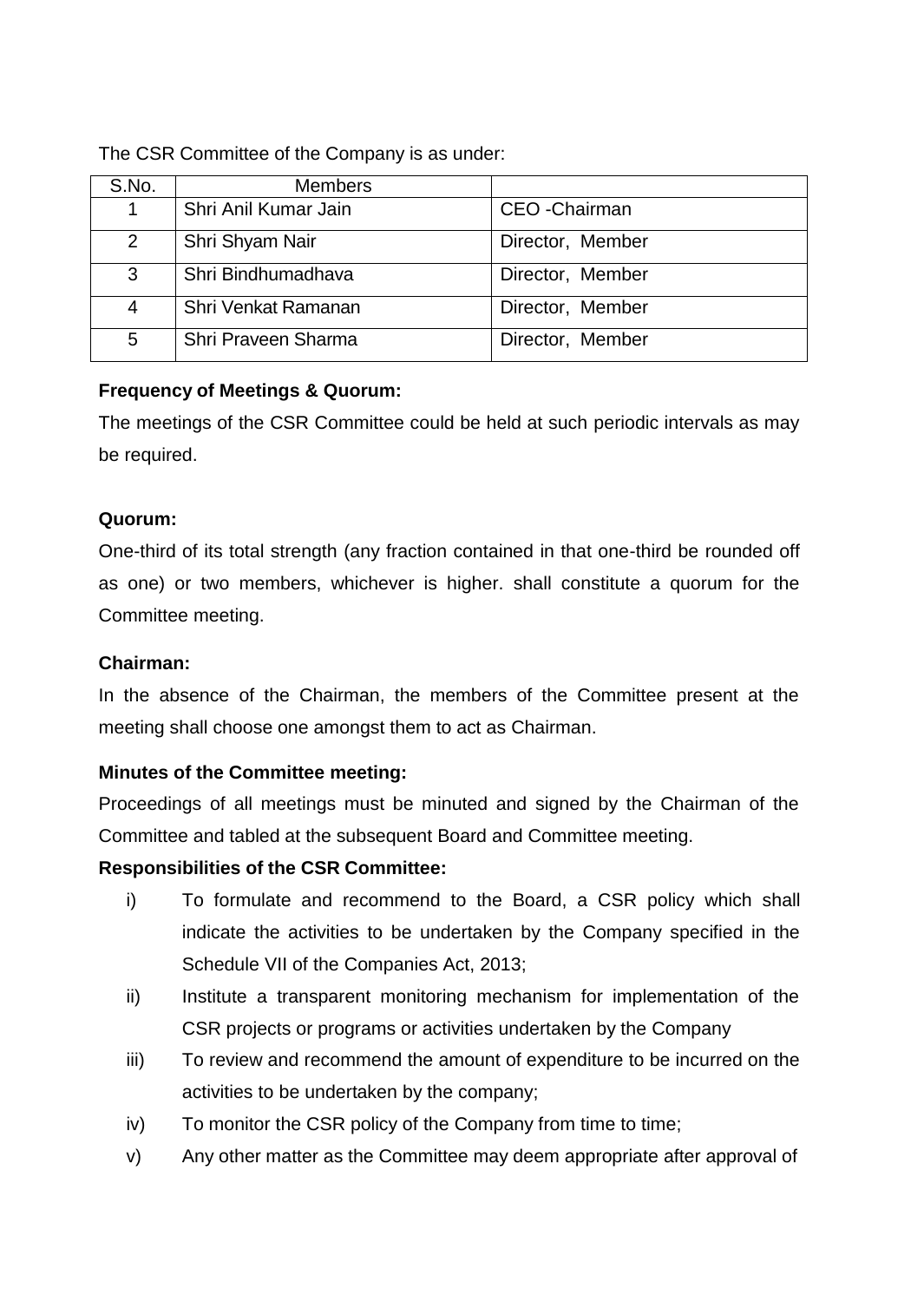the Board of Directors or as may be directed by the Board of Directors from time to time.

#### **Role of the Board:**

- i) After taking into account the recommendations made by the CSR Committee, approve the CSR Policy for the Company
- ii) Ensure that in each financial year the Company spends at least 2% of the average net profits of the company made during the three immediate preceding financial years, calculated in accordance with Section 198 of the Act, in pursuance of its CSR policy. Further, while spending the amount earmarked for CSR activities, preference should be given to local areas and areas around the Company where it operate.
- iii) As per Section 135 of the Act, specify the reasons for under spending the CSR amount in the Board"s Report.
- iv) Constantly monitor the implementation of the CSR activities. The CSR committee shall place a progress report, including details of expenses, before the Board on regular basis. The Board shall review the same and suggest recommendation, if any, to the committee with regard to implementation process.

## **Funding, Selection and monitoring process:**

The CSR Activities would be chosen for implementation by the Company in compliance with the provisions of Section 135 read together with Schedule VII of the Companies Act, 2013.

The funding and evaluation of the projects for CSR shall be made in accordance with the approved Project Guidelines of NIXI and delegation of financial powers.

The CEO, NIXI shall monitor the status of each project and report its findings to the CSR Committee.

#### **Budget for CSR Activity& CSR Expenses:**

The Company shall allocate the budget for CSR activities. The minimum budgeted amount for a financial year shall be 2% of the average net profit of three immediate preceding financial years.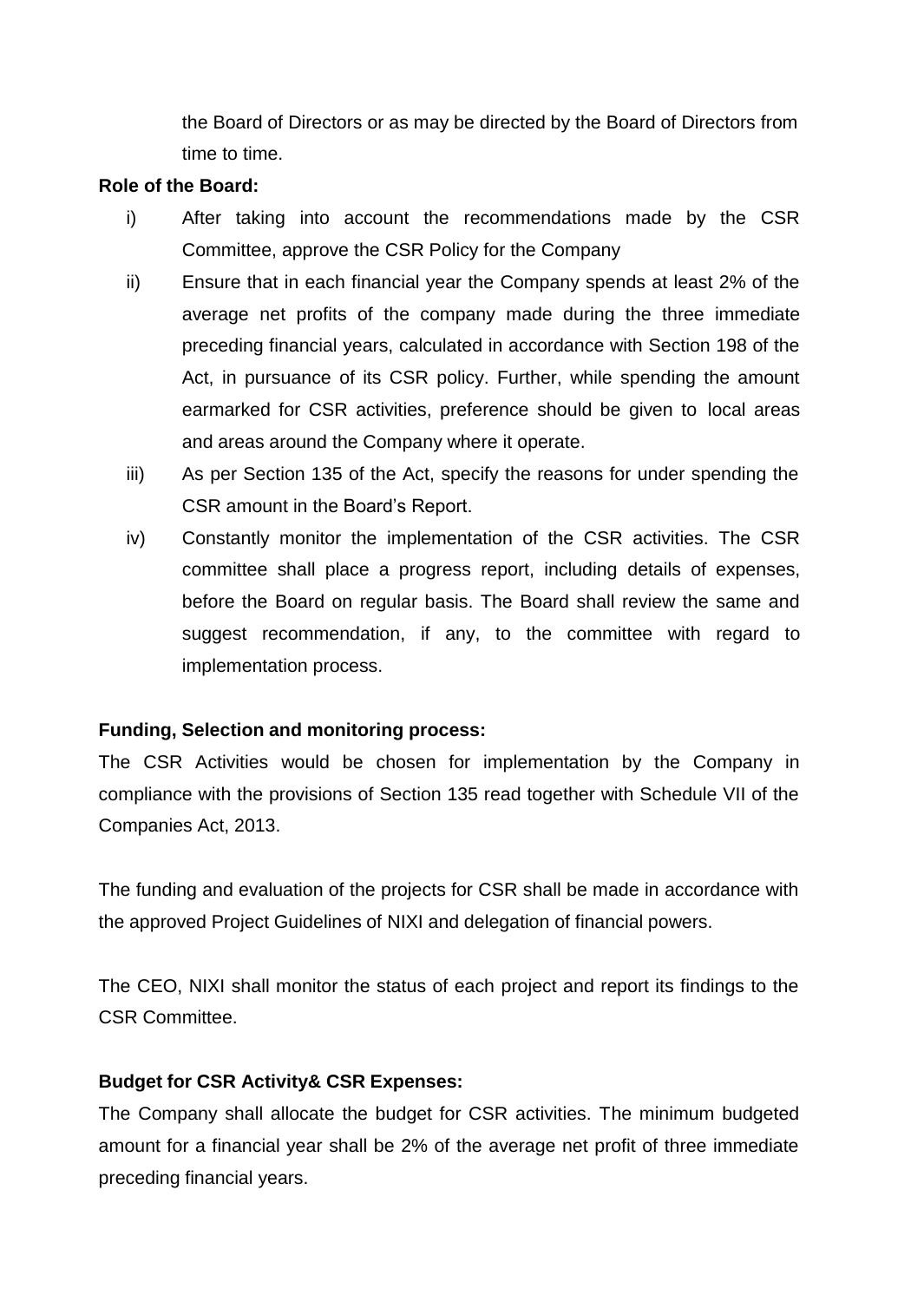## **Disclosure of the CSR Policy:**

The CSR policy approved by the Board shall be displayed on the Company"s website and shall be disclosed in the Board"s report as well.

## **Review of Policy:**

This CSR policy document will be reviewed from time to time and any changes, if necessary, as recommended by the CSR Committee shall be approved by the Board. This policy shall be updated by the Company in accordance with the amendments, if any, to the Companies Act, 2013, rules made thereunder or any other applicable enactment for the time being in force.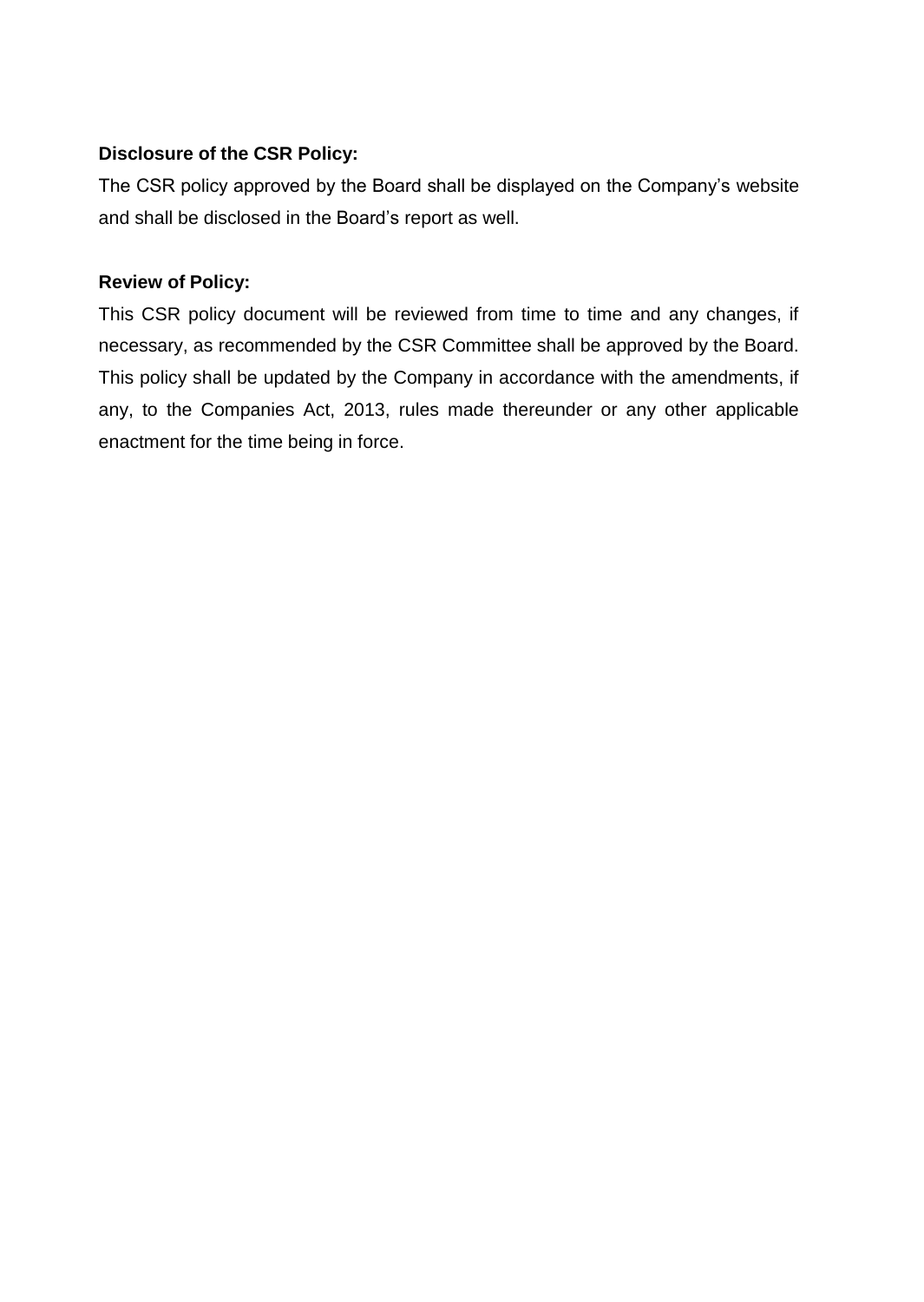# **ANNEXURE**

CSR Activities to be undertaken by the Company as per Schedule VII of the Companies Act, 2013:

| 1.                                 | Eradicating hunger, poverty and malnutrition; promoting healthcare, including preventive    |  |  |
|------------------------------------|---------------------------------------------------------------------------------------------|--|--|
|                                    | health care; and sanitation, including contribution to the Swach Bharat Kosh set-up by      |  |  |
|                                    | the Central Government for the promotion of sanitation and making available safe            |  |  |
|                                    | drinking water.                                                                             |  |  |
| 2.                                 | Promoting education, including special education and employment-enhancing                   |  |  |
|                                    | vocational skills, especially among children, women, elderly, and the differently-abled     |  |  |
|                                    | and livelihood enhancement projects;                                                        |  |  |
| 3.                                 | Promoting gender equality, empowering women, setting up homes and hostels for               |  |  |
|                                    | women and orphans; setting up old-age homes, day-care centres and such other                |  |  |
|                                    | facilities for senior citizens and measures for reducing inequalities faced by socially and |  |  |
|                                    | economically backward groups;                                                               |  |  |
| 4.                                 | Ensuring environmental sustainability, ecological balance, protection of flora and fauna,   |  |  |
|                                    | animal welfare, agroforestry, conservation of natural resources and maintaining quality     |  |  |
|                                    | of soil, air and water including contribution to the Clean Ganga Fund set-up by the         |  |  |
|                                    | Central Government for the rejuvenation of river Ganga;                                     |  |  |
| 5.                                 | Protection of national heritage, art and culture including restoration of buildings and     |  |  |
|                                    | sites of historical importance and works of art; setting up public libraries; promotion and |  |  |
|                                    | development of traditional arts and handicrafts;                                            |  |  |
| 6.                                 | Measures for the benefit of armed-forces veterans, war-widows and their dependents;         |  |  |
| 7.                                 | Training to promote rural sports, nationally-recognised sports,<br>Paralympic sports        |  |  |
|                                    | and Olympic sports.                                                                         |  |  |
| 8.                                 | Contribution to the Prime Minister's National Relief Fund or any other fund set up by the   |  |  |
|                                    | Central Government for socio-economic development and relief and welfare of the             |  |  |
|                                    | Scheduled Castes, the Scheduled Tribes, other backward classes, minorities and              |  |  |
|                                    | women;                                                                                      |  |  |
| 9.                                 | Contributions or funds provided to technology incubators located within academic            |  |  |
|                                    | institutions, which are approved by the Central Government;                                 |  |  |
| Rural development projects.<br>10. |                                                                                             |  |  |
| 11.                                | Slum area development.                                                                      |  |  |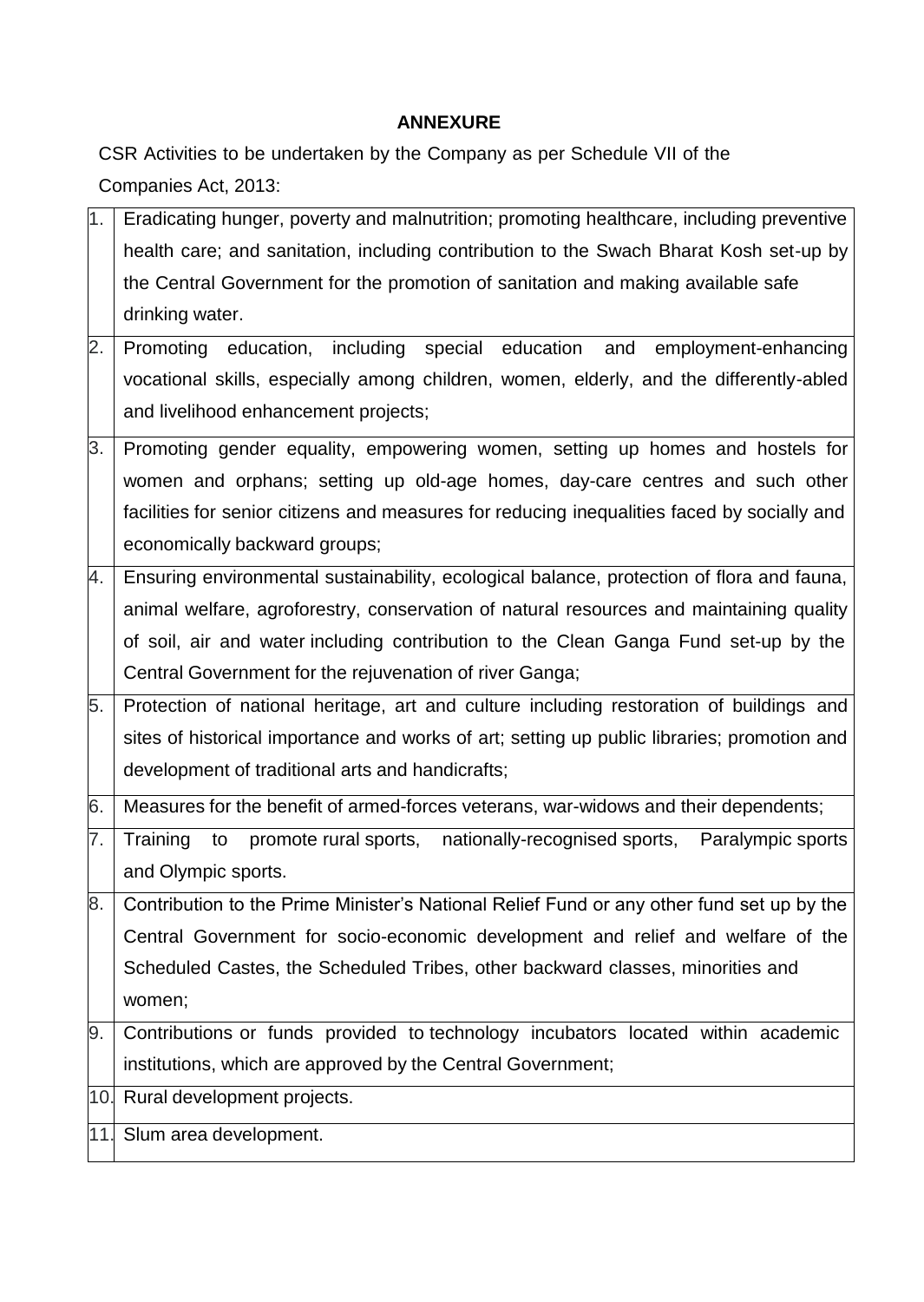# **Additional items that may be included in CSR Policy as per the MCA circular no. 21/2014:**

i) "Educating the Masses and Promotion of Road Safety awareness in all facets of road usage (Schedule VII (ii) under "promoting education")

ii) Drivers' training (Schedule VII (ii) under "vocational skills".)

iii) Safety traffic engineering and awareness through print, audio and visual media" should be included. (Schedule VII (ii) under "promoting education")

iv) Social Business Projects : "giving medical and Legal aid, treatment to road accident victims" should be included. (Schedule VII (i) under "promoting health care including preventive health care.)

v) Provisions for aids and appliances to the differently- able persons (Schedule VII (i) under "promoting health care including preventive health care.)

vi) Capacity building for farmers covering best sustainable farm management practices. (Schedule VII (ii) under "Vocational skill" livelihood enhancement projects)

vii) Training Agriculture Labour on skill development. (Schedule VII (ii) under "Vocational skill")

viii) Doing our own research on the field for individual crops to find out the most cost optimum and Agri – ecological sustainable farm practices. (Applied research) with a focus on water management. (Schedule VII (iv) under "Ecological balance", 'maintaining quality of soil, air and water')

ix) To do Product Life Cycle analysis from the soil conservation point of view. (Schedule VII (iv) under "Conservation of natural resource" and "maintaining quality of soil, air and water".

x) Providing effective consumer grievance redressal mechanism; Protecting consumer"s health and safety, sustainable consumption, consumer service, support and complaint resolution; Consumer protection activities; Consumer Rights to be mandated; all consumer protection programs and activities on the same lines as Rural Development, Education etc. (Schedule VII (ii) under "promoting education".)

xi) Donations to IIMA for conservation of buildings and renovation of classrooms (Schedule VII (ii) under "promoting education")

xii) Non Academic Technopark TBI not located within an academic Institution but approved and supported by Department of Science and Technology. (Schedule VII (ii) under "promoting education", if approved by Department of Science and Technology.)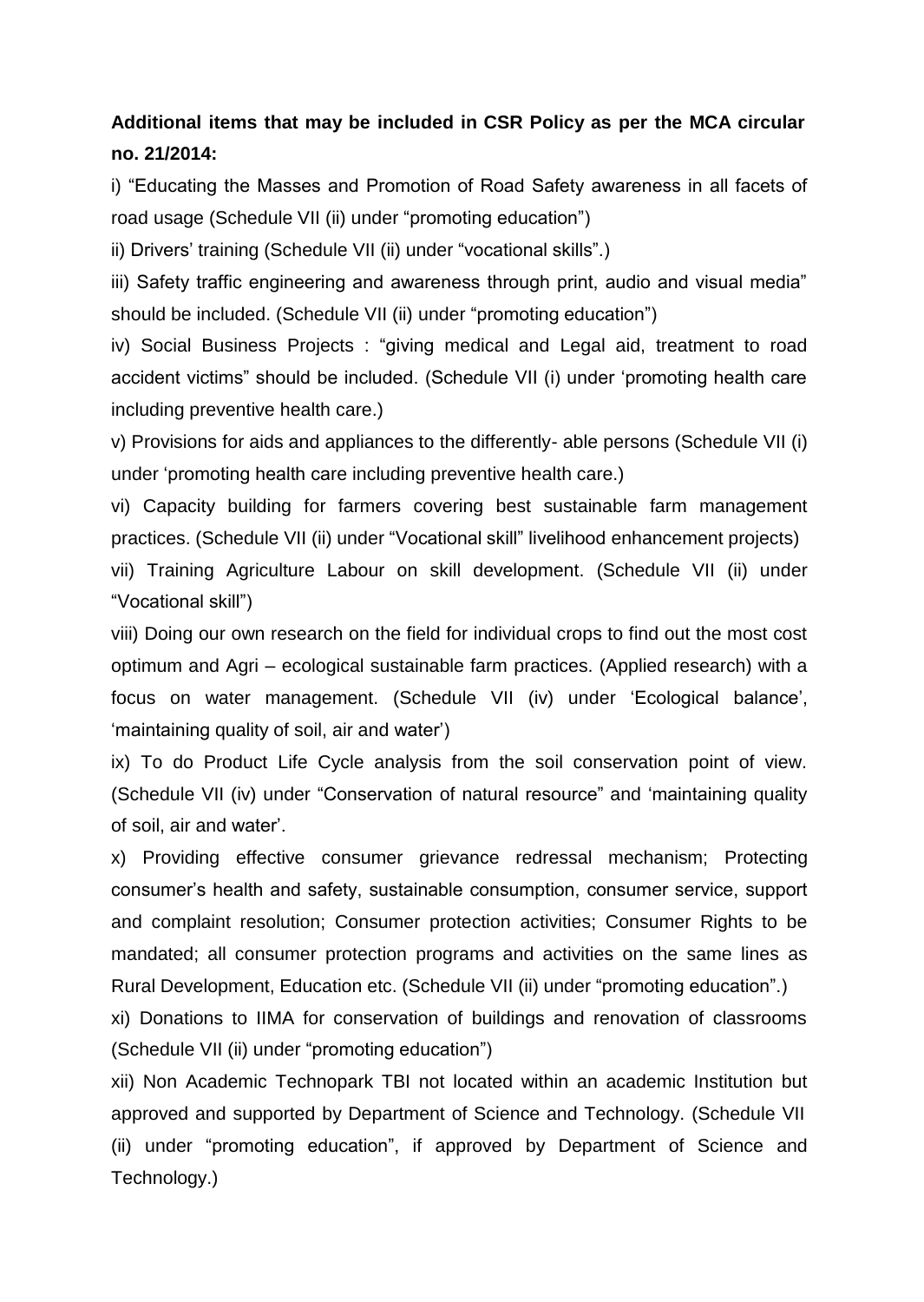xiii) Disaster relief: Disaster relief can cover wide range of activities that can be appropriately shown under various items listed in Schedule VII. For example,

medical aid can be covered under 'promoting health care including preventive health care.

food supply can be covered under eradicating hunger, poverty and malnutrition.

supply of clean water can be covered under 'sanitation and making available safe drinking water'.

xiv) Trauma care around highways in case of road accidents. (Schedule VII (i) under "health care")

xv) Supplementing of Govt. schemes like mid-day meal by corporates through additional nutrition. (Schedule VII (i) under "poverty and malnutrition")

xvi) Enabling access to, or improving the delivery of, public health systems. (Schedule VII (i) or (iii) under the heads of "healthcare" or "measures for reducing inequalities faced by socially & economically backward groups", depending on the context)

xvii) slum re-development or EWS housing (Schedule VII (iii) under "measures for reducing inequalities faced by socially & economically backward groups")

xviii) Renewable energy projects (Schedule VII (iv) under "Environmental sustainability, ecological balance and conservation of natural resources")

xviii) Contribution to the Corpus of a Trust/Society/Section 8 companies etc. will qualify as CSR expenditure as long as:

a) the Trust/Society/Section 8 company etc. is created exclusively for undertaking CSR activities, or

b) where the corpus is created exclusively for a purpose directly relatable to a subject covered in Schedule VII of the Act.

# **Activities not covered under Schedule VII as per the MCA circular no. 21/2014 and 01/2016:**

i) Training to enforcement personnel,

ii) Capacity building of government officials and elected representatives – both in the area of PPPs and urban infrastructure.

iii) Sustainable urban development and urban public transport systems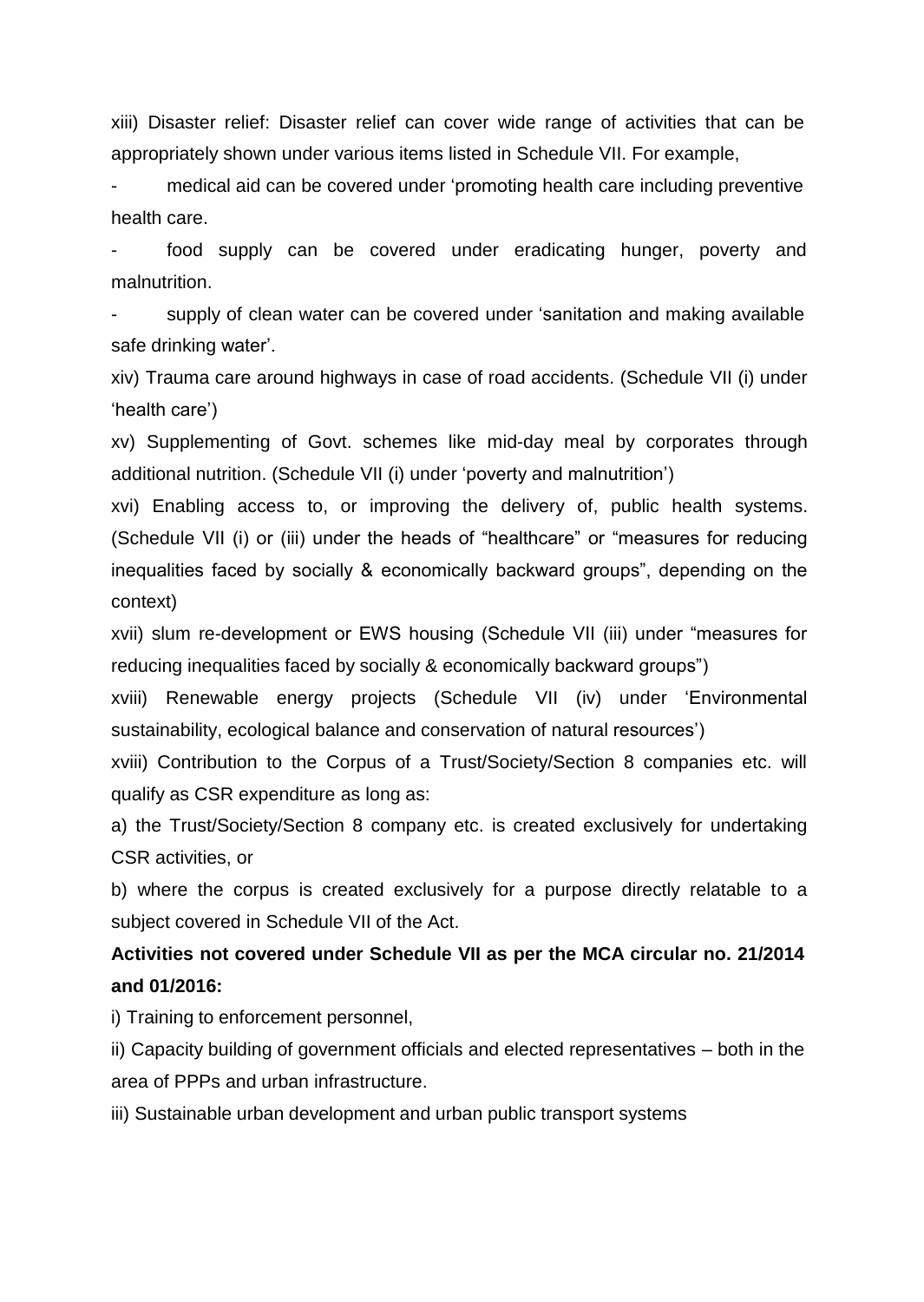iv) US-India Physicians Exchange Program – broadly speaking, this would be program that provides for the professional exchange of physicians between India and the United States.

v) CSR projects or programs or activities that benefit only the employees of the company and their families.

vi) One-off events such as marathons / awards / charitable contribution / advertisement / sponsorships of TV programmes etc.

vii) Expenses incurred by companies for the fulfillment of any other Act/Statute of regulations (such as Labour Laws, Land Acquisition Act, 2013, Apprentice Act, 1961, etc.)

viii) Contribution of any amount directly or indirectly to any political party

ix) Activities undertaken by company in pursuance of its normal course of business

x) Projects or programmes or activities undertaken outside India.